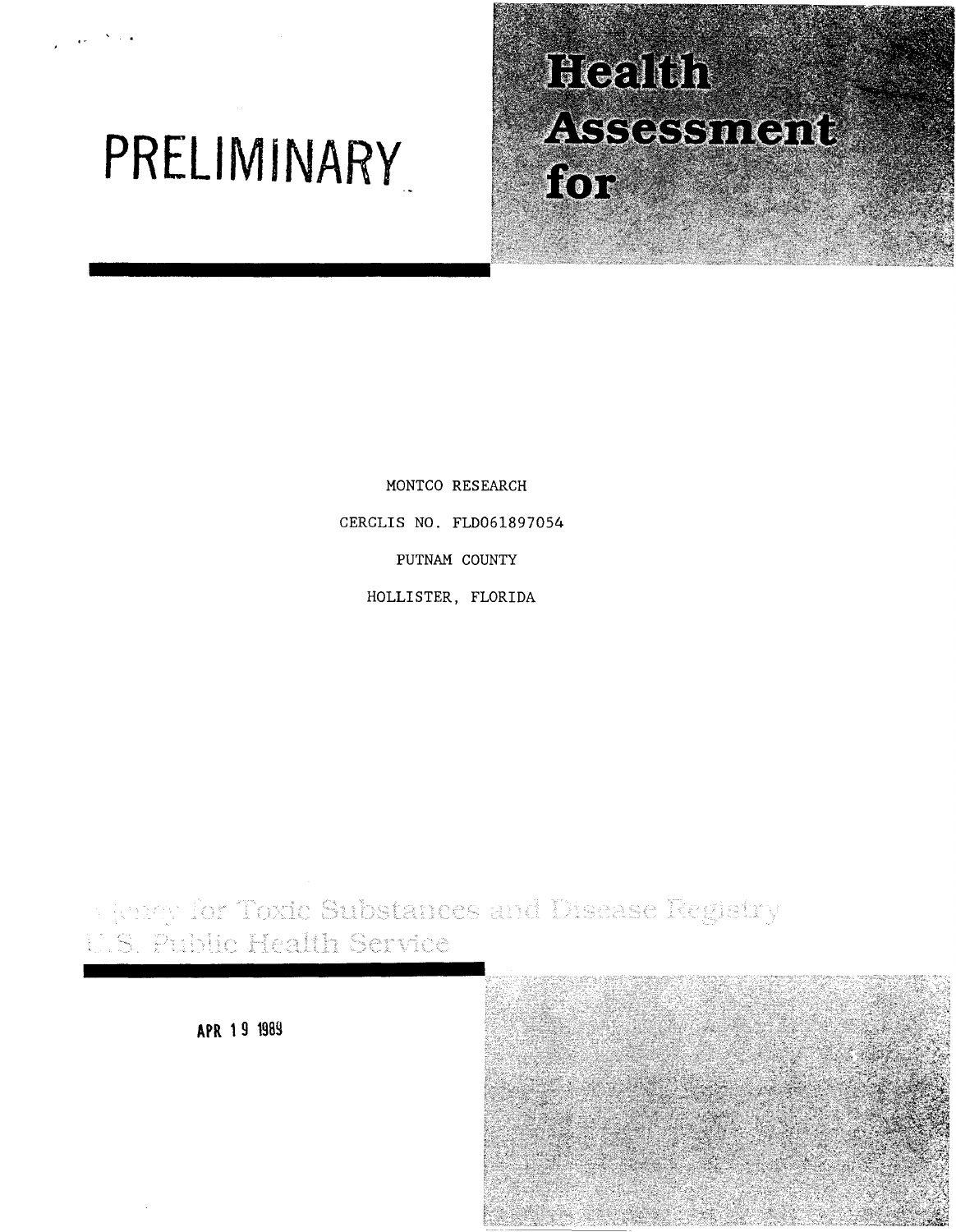#### PRELIMINARY HEALTH ASSESSMENT

MONTCO RESEARCH

#### PUTNAM COUNTY

#### HOLLISTER, FLORIDA

#### NOVEMBER 8, 1988

#### Prepared by:

#### state Health Office

#### Florida Department of Health and Rehabilitative Services (HRS)

#### Prepared for:

### Agency for Toxic Substances and Disease Registry (ATSDR)

#### Background

Montco Research Products, Inc. (MRP) is a production and purification operation for intermediate organic compounds and specialty chemicals. The compounds include: methane sulfonic acid, trichlorotoluene, dichlorotoluene, 1-chloromethylnaphthalene, and dichloromethylnaphthalene. The production processes generate discharge cooling waters and naphthalene distillation residues. Prior to the late 1970's, approximately 1,000 55 gallon drums of naphthalene distillation residues were buried on site. The surface impoundment area also contains distillation residues. Apparently, these residues were pulled into the discharge waters by vacuum systems used in the distillation process prior to July 1980.

The following documents were reviewed by Florida HRS:

- 1) Technical Assistance Team, Montco Research Products, Hollister, Florida; TD #04-8511-19 well depth and well use survey within a one mile radius of Montco Research Products, Inc. by Roy F. Weston, Inc. - December 1986.
- 2) Preliminary Hydrologic Investigation of the Montco Research Products site, Hollister, Florida by Geraghty & Miller, Inc. - December 1983.
- 3) Sampling Data for Testing Performed for Montco Research Products, Inc. by Enviropact, October 4, 1985
- 4) Trip Report, Montco Research Products, Hollister, Florida prepared for Florida DER by Woodward-Clyde Consultants - October 1988.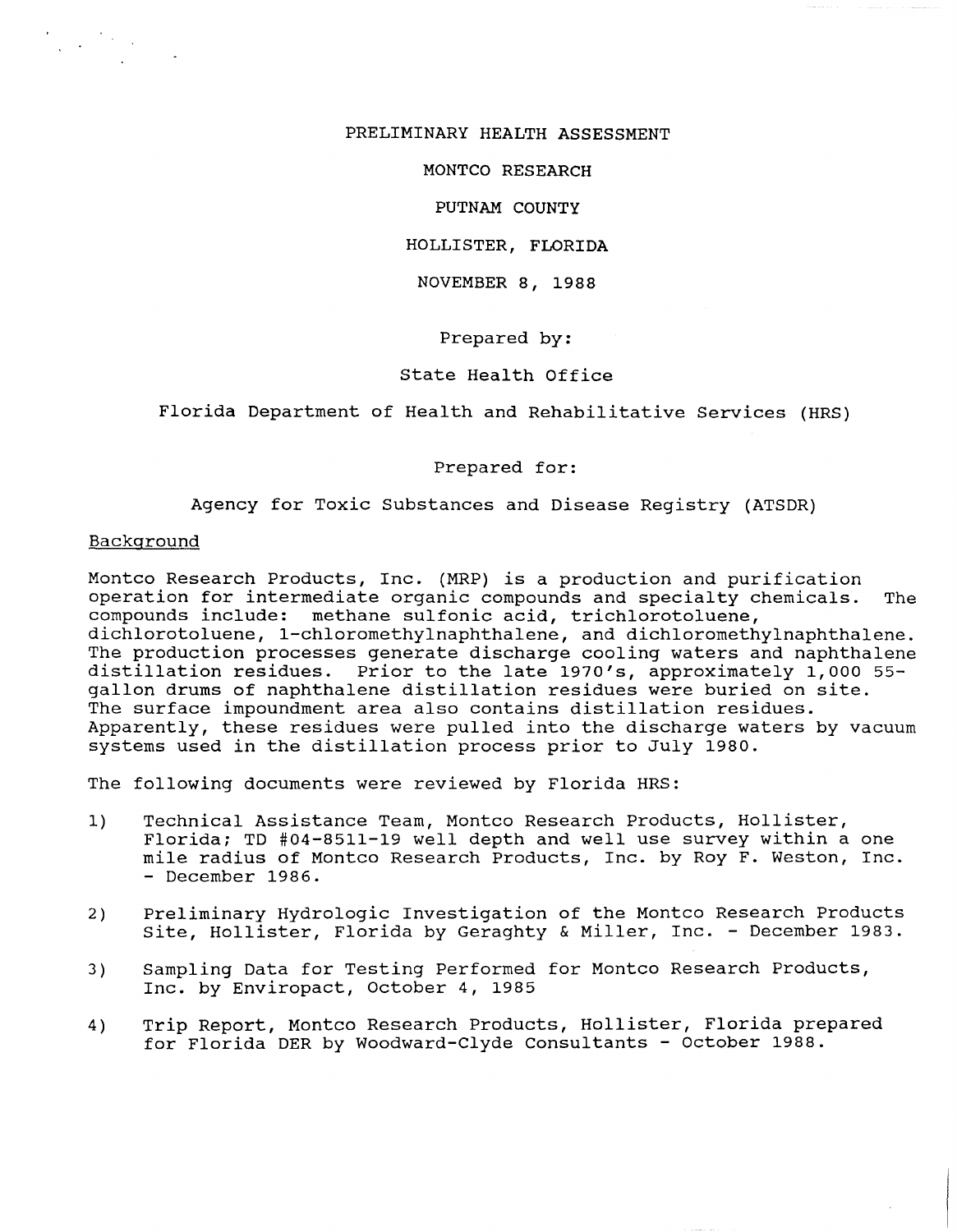## Environmental contamination and Physical Hazards

No off-site contamination has been identified. On-site media of concern include the following:

| MEDIA                   | CONTAMINANT                            | MAXIMUM<br>CONCENTRATION<br>LEVEL |
|-------------------------|----------------------------------------|-----------------------------------|
| Surface Water<br>(ug/L) | Arsenic<br>Cyanide                     | 60<br>40                          |
| Ground Water<br>( uq/L) | Benzene<br>Organic Halogens<br>Xylenes | 10<br>42<br>530                   |
| Soil<br>(ug/kg)         | Arsenic                                | 1400                              |

Naphthalene vapor and dust can form explosive mixtures with air. This property of naphthalene constitutes a physical hazard.

#### Potential Environmental and Exposure Pathways

Presently, environmental pathways include surface water, ground water and soil. An additional potential environmental pathway that has not been evaluated is air.

Based on currently available test results, human exposure pathways are of little concern. Contact with Rice Creek surface water is unlikely due to the difficulty of access. Ingestion of ground water and inhalation of airborne fumes or dusts are potential human exposure pathways.

#### Demographics

The MRP site is located in Putnam County, approximately three miles north of Hollister, Florida. The facility is situated on the western bank of the Rice Creek Swamp and east of Etonia Creek basin. Within a one-mile radius of the MRP site, only the western area is populated. Approximately 152 people live in this area full-time, and there are 19 seasonal residents. The residential capacity of the area is greater than 100 times the current level and roads have been installed to facilitate development.

The area east of the site is a wildlife management area under the control of Georgia Pacifici. It is utilized primarily for timber growth.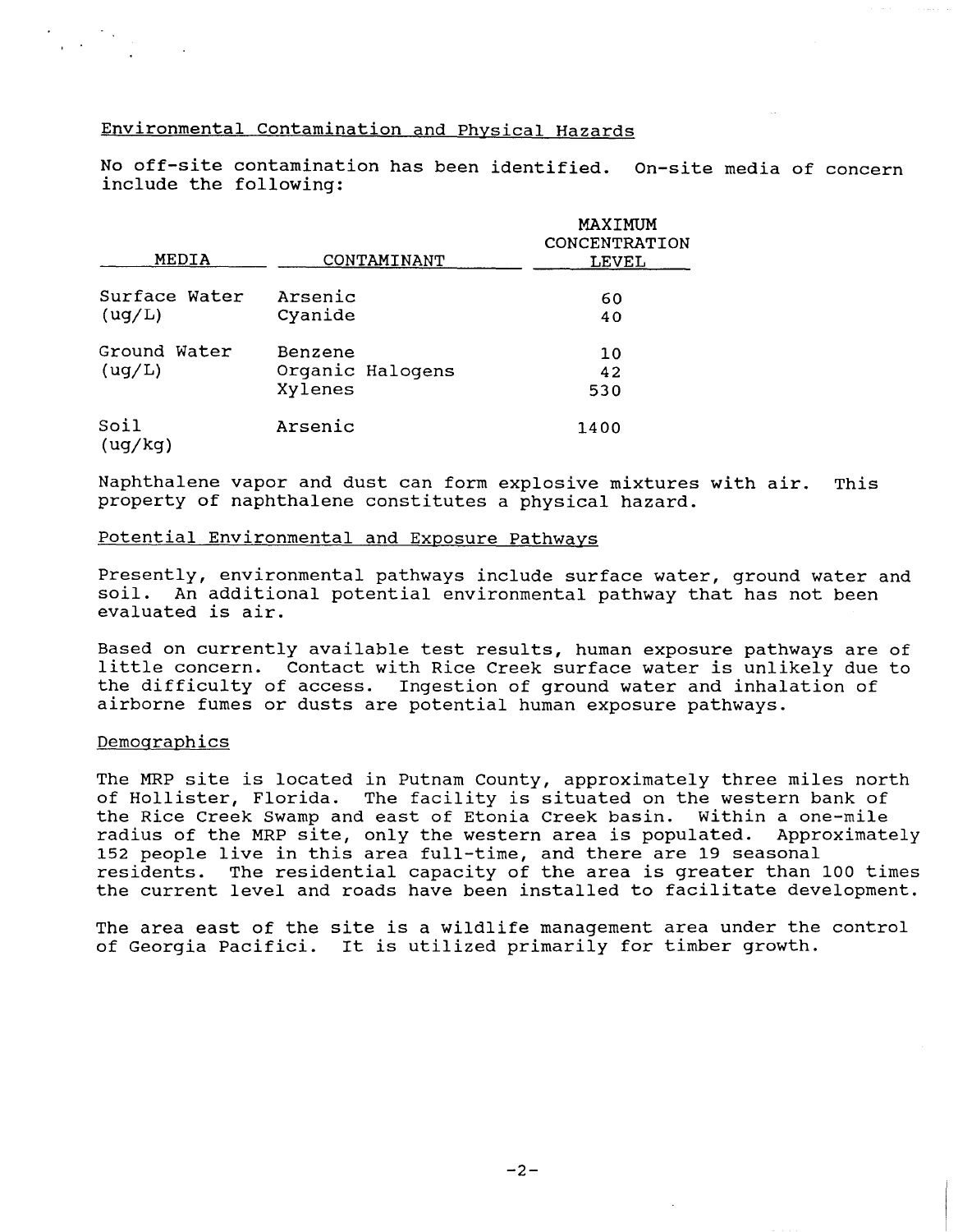#### Evaluation and Discussion

Residents utilize 41 potable wells within a one-mile radius which tap the Surficial, Intermediate and Floridan Aquifers. HRS surveyed fourteen private wells in the area for primary, secondary, volatile, acid extractable and base neutral compounds. Iron was the only compound scanned for that was detected in excess of state drinking water standards. Although the wells are west of the site and the ground water flow direction is thought to be to the east, several of the wells are within 225 feet of the former surface impoundment and draw down may affect the ground water flow direction. Unless a receptor population for ground water can be established west of the site, ground water contamination is not of immediate concern. The source of potable water on site has not been determined.

Rice Creek and surface runoff at the site flow into Rice Creek Swamp. Swamp sediments are comprised of approximately three feet of sandy soil. This sandy soil is underlain by peat which may bind most of the contaminants. Uptake of contaminants by local fauna is also a possibility, but according to the Florida Game and Freshwater Commission, Rice Creek is not a good fishing area due to occasionally poor water quality and difficult creek access. The presence of bass is not known in the area, but there are a few Warmouth sunfish. other fauna were not addressed.

Soil ingestion is of concern to on-site workers and the nearby populations that inhale airborne dusts. Heavy organic vapors have been noted in the distillation work shed and workers are not provided with eye or respiratory protection.

At this time, remedial recovery of liquid from the surface impoundment has been completed. Removal of this liquid revealed 4 to 6 inches of lime sludge in the impoundment which has not been analyzed or removed. Recovery of the buried drums began in october 1988 and completion is expected in early 1989.

#### Conclusions and Recommendations:

Based on the available sample results, this site is considered to be of potential public health concern because of the risk to human health caused by the possibility of exposure to hazardous substances in surface water, surface soil and ground water. All of the identified contaminants were detected on site, therefore workers or trespassers would be the population at risk.

Air quality, specifically as it applies to worker safety, has not been addressed. Air quality testing should evaluate compliance with OSHA standards and EPA air quality levels.